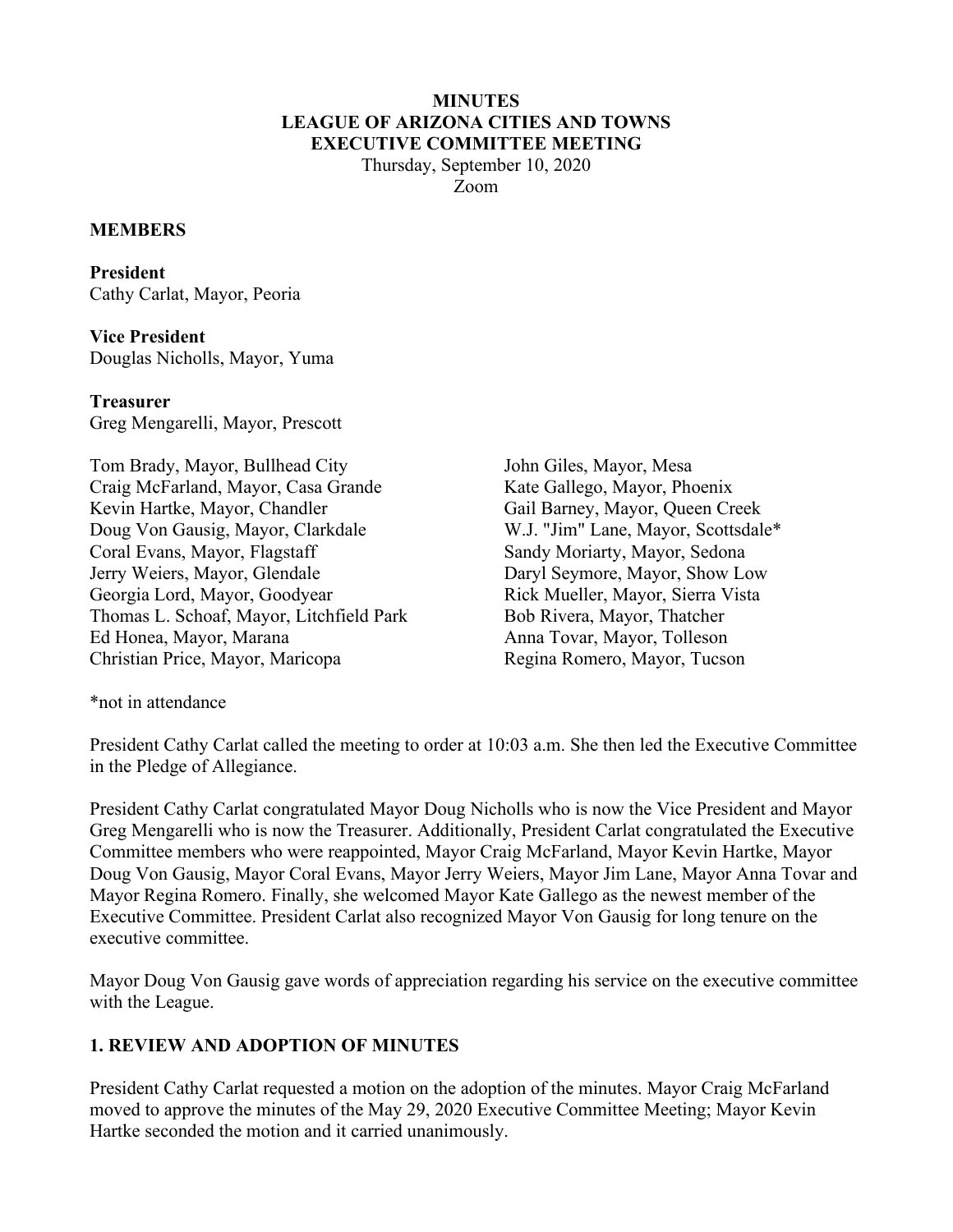## **2. STATE AND FEDERAL LEGISLATIVE UPDATE**

League President Cathy Carlat welcomed League Legislative Director Nick Ponder to provide the legislative policy update.

Legislative Director Nick Ponder let the Executive Committee know that the biggest question moving into 2021 is what the legislature will look like following the November 3 election. In general the Republicans will be defending a number of seats this legislative cycle in both the House and Senate. The House Republicans have the potential of one pick-up in district four; the House Democrats have the ambition of multiple pick-ups, in districts six, 20, and 21, needing two pick-ups in the three districts to take majority. In the Senate, Democrats also have several potential pick-ups that the Republicans are defending.

Next year the legislative focus from the League's Resolutions Committee will be: newspaper publications with respects to paper being printed and published in municipalities; low income housing tax credits; blight, which was a resolution last year, and short-term rentals, for a total of six items. Although these six items will be the main focus, many different issues will be addressed in 2021, one major issue being policing. Federally, Republicans are trying to receive a vote on a new COVID relief bill. Several provision include liability relief, insurance continuation, payroll protecting, postal service support, \$105 billion dollars for back-to-school programs, and an extended deadline when money can be spent from the relief fund.. This bill does not include state or local assistance, payroll tax cut, or stimulus checks.

President Cathy Carlat asked Legislative Director Nick Ponder in regards to policing if there is any precedent with local control and public safety.

Legislative Director Nick Ponder let President Carlat know at the Federal level, they were trying to incentivize certain behavior by directing money to local government. Mr. Ponder will go back through the letter to see if it was mandated at just the state level or also the local level and provide an update in November.

# **3. LEGAL UPDATE**

President Cathy Carlat called upon League General Counsel Christina Estes-Werther to provide a legal update.

General Counsel Christina Estes-Werther reminded the Executive Board of the process of an amicus brief. General Counsel Estes-Werther is contacted by city/town attorneys for a request for the League to weigh in with an amicus brief, which happens at the appellate level. The request is first discussed to make sure it is an issue that would widely affect most cities and towns. Then it is taken over to the amicus committee comprised of city/town attorneys who then review all the materials and make a recommendation to move forward with the amicus or not.

There have been five briefs that have been or will be filed. First, is with the Town of Florence regarding a zoning ordinance. It was filed with the Court of Appeals since they lost at the trial court level. The Town wanted to enforce their zoning ordinance and the trial court dismissed the zoning ordinance and relied instead on information that Florence Copper brought forward. The biggest concern for the League had to do with the attorney fees. Because Florence Copper brought forward tangential documents outside of the zoning process, the court now saw this as a contract issue. This meant that instead of a cap being placed on attorney fees for a statutory amount, the court awarded 1.7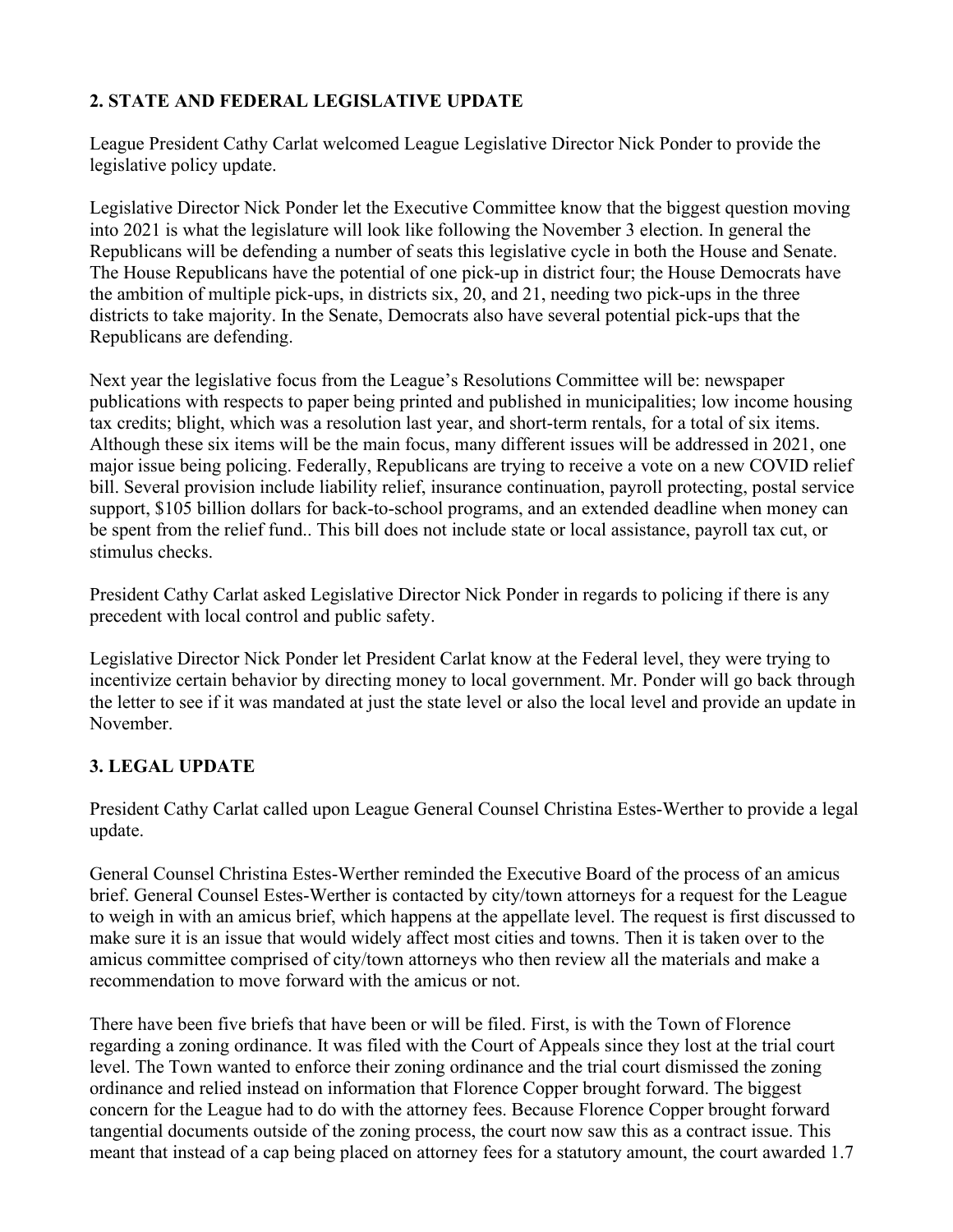million dollars to Florence Copper, which is a big hit to the Town. When the amicus brief was filed in April, this issue was a large focus because it will have a chilling affect on cities and towns trying to enforce their zoning ordinance. In June oral arguments were heard and now a decision is pending.

Next, is the *State of Arizona v. Arizona Board of Regents*. This has to do with a tuition case that the Attorney General brought against the Board of Regents stating that the tuition rate was unconstitutionally too high. It was dismissed based on a case known as *McFate* from the 1960s. The decision states that it does not allow the Attorney General in absences of specific statutory power to initiate an original proceeding. A petition was filed from the Attorney General with the court to overturn the McFate case. The Board of Regents reached out to the League for assistance. The League joined a current amicus being written by the chamber and other groups since we shared the same interests. The concern for the League is that if the Attorney General is not narrowed to the specific statutes of what actions he can bring, it is a 1487 on everything meaning they could bring an action on any city or town for any issue. The brief was filed in March, oral arguments were heard in April, and a decision is pending.

The third amicus brief is *Phoenix v. Brnovich*. This was the 1487 case, which dealt with prop 126; what was really covered when they meant taxes and fees and whether or not state or local government could increase or impose fees on ride shares. The court unanimously said that the Phoenix ordinance was constitutional. The fees are not transactions under that prop 126 provision because the fees were not based on the transaction between rider and driver but instead on using the airport property for commercial purpose. This will be helpful going forward on constructing user fees. They touched briefly on the bond issue, which they did not rule as unconstitutional but said they would not enforce it until the legislature makes some changes. Lastly, the attorney fees issue with this case, \$372,000 were the attorney fees incurred and the Attorney General objected to this amount because the rates were too high and said that any pre-litigation costs in this case should not be considered, which was concerning. But, the court came back and said it was standard to include the pre-litigation costs and the Attorney General did not include any evidence of the rates being too high so, they got the full amount which the Attorney General will be paying to the city.

The next two cases have not yet been filed and are pending. The first is *Schires v.Carlat*, which has been going on for several years. The City of Peoria was sued by Goldwater, alleging that the development economic agreement violated the gift clause. There are two factors to determine violation of a gift clause, the first is seeing if there is public purpose and second if there is adequate consideration. Goldwater wants to prevent the public body from being able to determine public purpose and the League is argue against it. Also, for the consideration aspect, Goldwater feels there is zero consideration for economic development, which is being argued against as well. An amicus brief had been filed with the court of appeals where the City of Peoria won in January but Goldwater has filed a Petition for Review with the Supreme Court. If the Petition is granted another amicus brief will be filed.

The fifth amicus brief to review is *Humphrey v. State of Arizona*, which has been going on for over a decade. This has to do with a fatal car crash when a vehicle crossed the median on the I-10. The League's involvement has to do with the notice of claim provision. The plaintiff filed a claim within the six-month period but never filed the actual lawsuit. A couple years later they filed a new notice of claim to try and trigger the process again. The League highlights several problems with this such as retention schedules, turnover of municipal staff and availability of resources. The court agreed that the notice of claim by the plaintiff was deficient and threw out the case. On July 1 the plaintiffs have filed a petition with the Supreme Court. If the Supreme Court does accept, an amicus brief will be filed.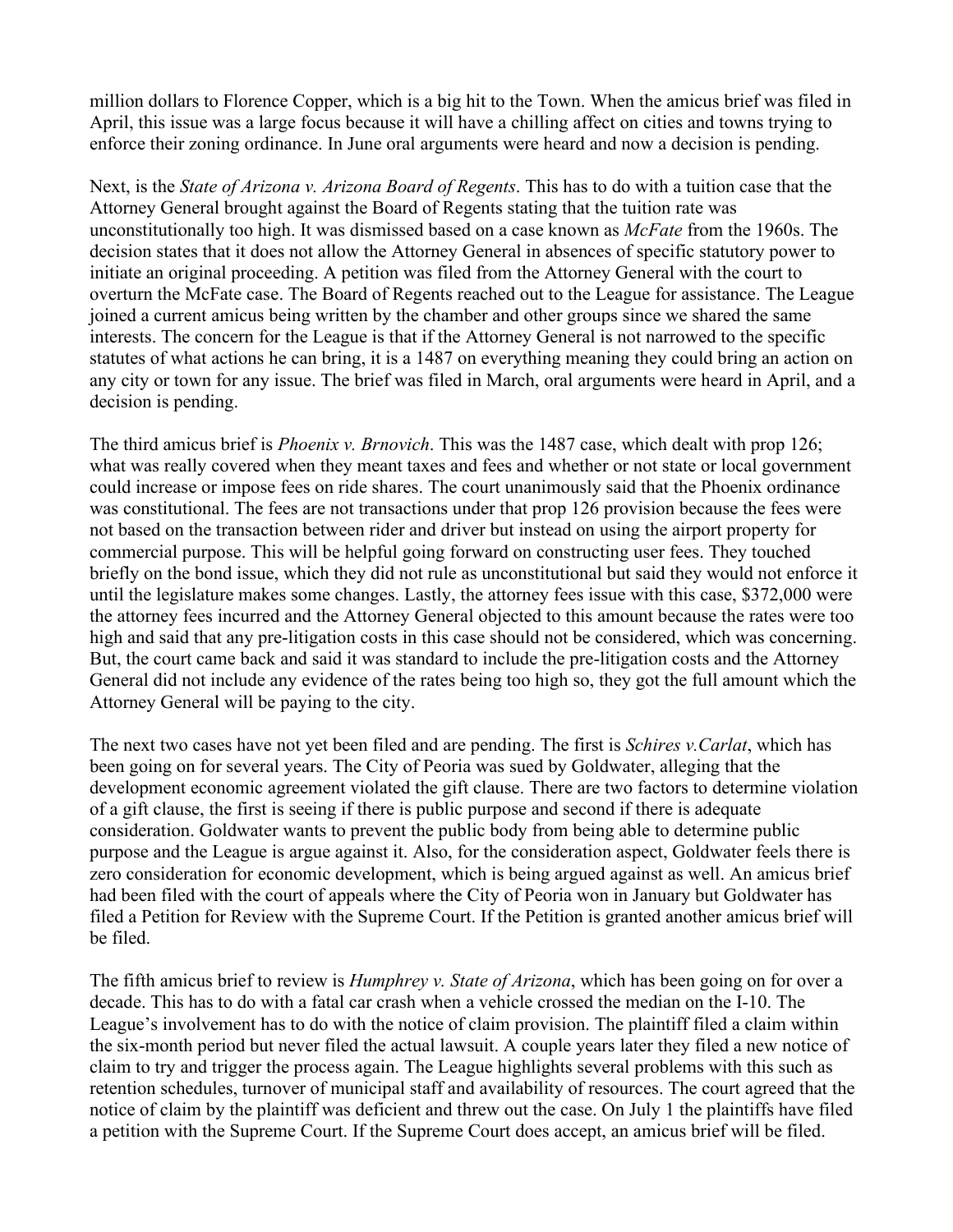President Cathy Carlat asked if the award of \$372,000 in attorney fees on the 1487 case would be a deterrent in the future.

General Counsel Christina Estes-Werther said that it could be going forward but hopes that because of the decision the Attorney General in the future will take a step back.

### **4. UPCOMING ELECTION**

President Cathy Carlat invited League General Counsel Christina Estes-Werther to provide a review of ballot measures in the upcoming election.

General Counsel Christina Estes-Werther let the Executive Board know she will start with the Smart and Safe Arizona Act, Prop 207, which has to do with recreational marijuana. Generally this act permits anyone 21 years or older to transport, use, possess, and cultivate marijuana one ounce or less without penalty. Additionally, a resident can have up to six marijuana plants. Marijuana cannot be consumed in public places and if anyone is impaired, the individual may still be subject to violations, but most penalties have been dropped and it is now a petty offense. Marijuana establishments can be created, which are licensed by the Department of Health Services, DHS. The marijuana testing facility is the DHS itself testing the potency of marijuana and for any harmful substances. The marijuana establishments and testing facilities are regulated by cities and towns through zoning. These regulations include specific areas where they can be built, the number of facilities, as well as the option to outright prohibit them. They can regulate the time and place of these and prohibit delivery in the jurisdiction. The delivery will be prohibited until DHS establishes rules. A city or town cannot prohibit transportation of marijuana on public roads or enact an ordination that is more restrictive. There are also provisions that employers still have rights to maintain a drug free work place. The state licensing will accept applications starting January of next year. DHS cannot establish more than one license per ten facilities. Expungement is also a provision in the act. If someone has on his or her record something that is now lawful they can have it expunged or set aside. The Department of Revenue will be able to collect a 16% excise tax on all marijuana products sold to consumers by establishment. A city or town cannot collect additional taxes on top of that. 31.4% will go to public safety and 25.4% will go to HURF.

Mayor Coral Evans asked if they have clearly defined what a reasonable standard is for cities and towns.

General Counsel Christina Estes-Werther answered that it has not yet been clearly defined. Right now it is looked at how cities and towns regulate medical marijuana for guidance and it cannot be more restrictive than that. Currently, an attorney work group is drafting a model city ordinance to help with this guidance and the draft will be sent out in the upcoming months.

Mayor Coral Evans also stated in Arizona you cannot expunge anything, only set aside and asked how the previous charges will get expunged as stated in the act and if it is a process people will have to go through or if it is automatic.

General Counsel Christina Estes-Werther agreed that yes, it will be a process and some of the money in this new fund will go to non-profits to help people go through this process. Ms. Estes-Werther is not sure if the court is going to look at this as a new process and now allow expungements or fit it into current standards and do set asides.

Mayor Craig McFarland asked if the tax portion of 16% allows for sales tax on top of that.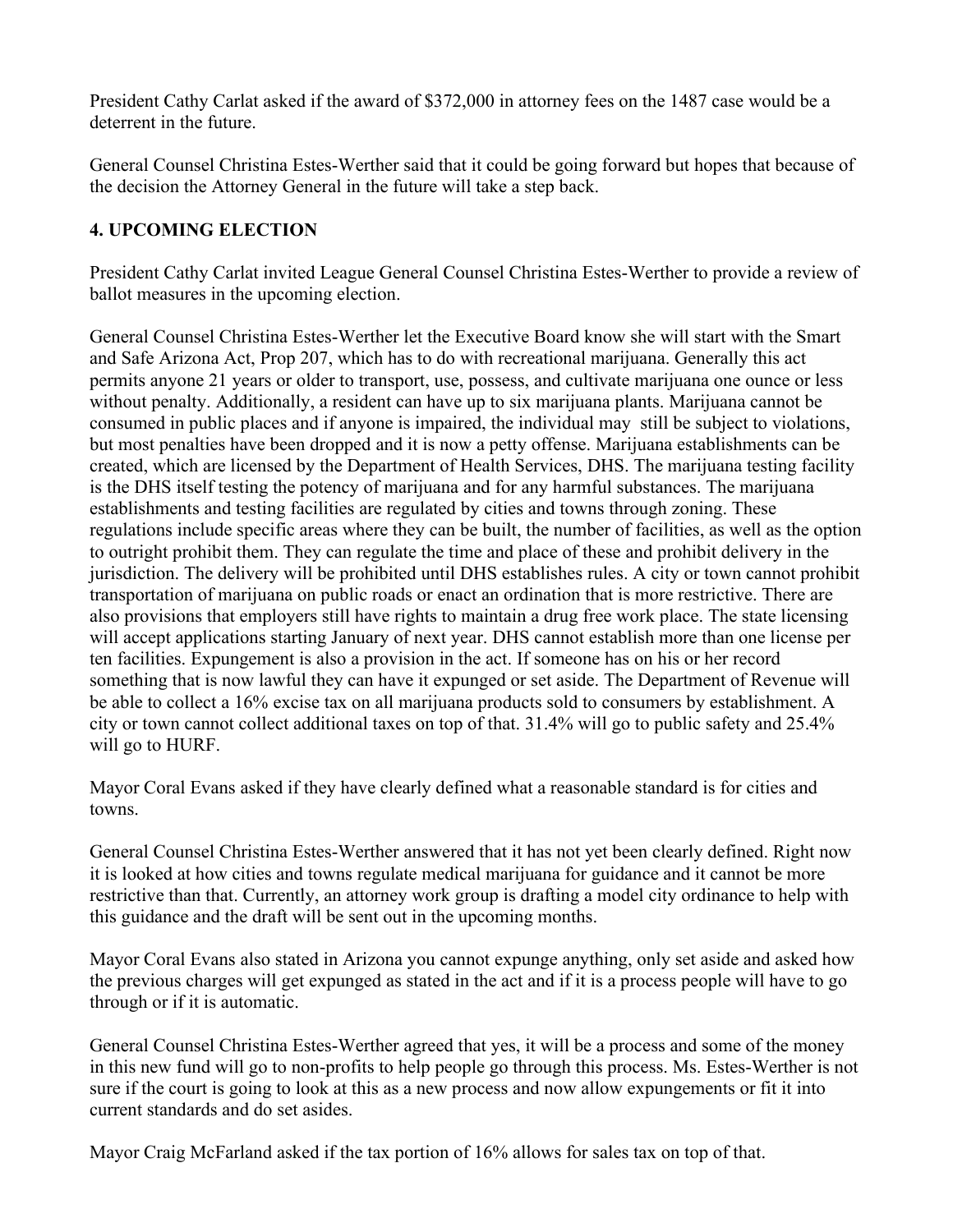General Counsel Christina Estes-Werther said that cities and towns cannot charge an additional tax on the sale of marijuana or the products in addition to what the department is doing but it is tangible personal property subject to the TPT.

Tax Policy Analyst Lee Grafstrom added that the retail rate will still apply but you cannot create a higher rate for marijuana than the retail rate. But if your retail rate increases than it will also increase for the sales of marijuana.

Invest for Ed is the second proposition, Prop 208. This is providing funding to advance public education by establishing a 3.5% surplus on taxable income in excess of \$250,000 in a taxable year for a single or filing separately or excess of \$500,000 filing jointly. These are deposited into a new Student Support and Safety Fund. These are then distributed by grants for teacher and classroom support as well as career training and workforce. Additionally, funds would go towards the Arizona Teacher Academy in the form of scholarships.

When asked if the Proposition will pass, Legislative Director Nick Ponder added that the polling that the League has heard of up to this point is that it is likely to pass.

President Cathy Carlat asked that if these funds coming in would not have limitations that currently guide schools policies.

General Counsel Christina Estes-Werther agreed and said the funds are not going to be considered local revenues, which currently provide the limitations.

Mayor Ed Honea said that the amount raised from this proposition is not enough.

Nick Ponder answered that there is commentary out there that this isn't the right way to address the issue, but the League is not going to take any positions.

## **5. EXECUTIVE DIRECTOR EVALUATION**

President Cathy Carlat explained to the Executive Board the new process for this year's League Executive Director evaluation. This survey will focus on leadership qualities and the League's operations. The survey will be sent out to mayors, managers, the Executive Committee, outside agencies, legislative leadership, and League staff. The survey will be distributed by the Arizona Risk Retention Pool and will be reviewed at November meeting.

Executive Director Tom Belshe mentioned that Legislative Director Nick Ponder had something to add regarding body cameras.

Legislative Director Nick Ponder shared with the Executive Board that the letter the Senate and House Democrats sent to the Governor's office requested all police officers be required to wear body cameras. This is a big budgetary issue for cities and towns if they do try and proceed with that.

Executive Director Tom Belshe let the Executive Board know that there are a number of vacancies that need to be filled on the commission for model city tax code. If there is interest, he requested they reach out to Executive Director Belshe directly.

President Cathy Carlat adjourned the Executive Committee Meeting at 11:06 am.